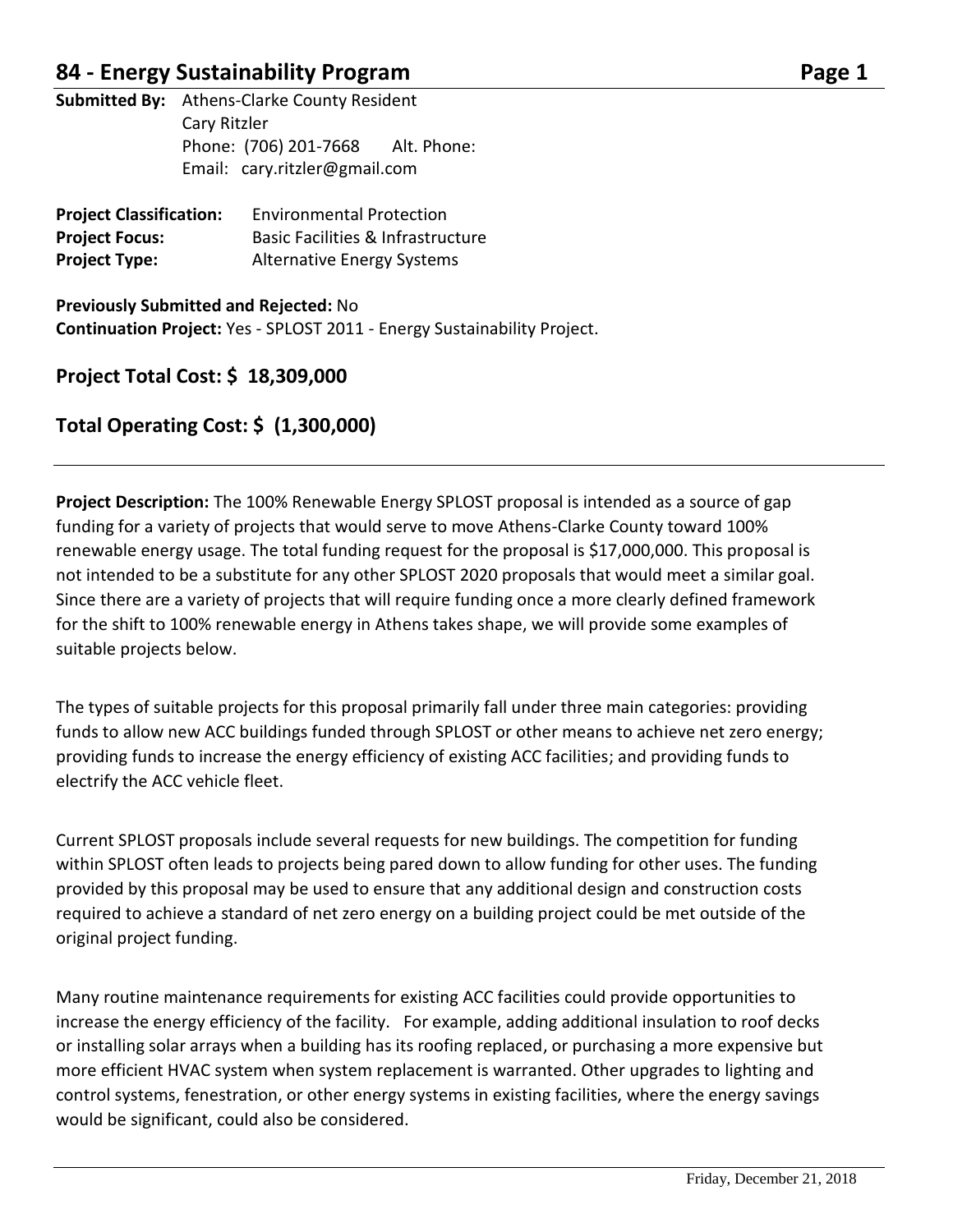As renewables and carbon-free sources make up an increasing share of the electric power supply for Athens, transitioning ACC to an all-electric vehicle fleet will be a necessary but costly part of getting to 100% renewable energy. This proposal could fund some of that transition. With electric vehicle purchases through SPLOST, department operating costs will fall since the electricity required will be cheaper than gas or diesel. This will allow departments to concentrate their spending on improving or expanding services at the same time that their carbon emissions drop.

**Project Mission Statement/Goals & Objectives:** The 100% Renewable Energy SPLOST proposes to set aside 10% of SPLOST funds to make on-site clean energy production and retrofits (to improve efficiency) possible throughout the ACC government. These funds will be available to entities within ACC to include plans for renewable energy in new construction, renovation, and infrastructure projects. As the unified government invests in projects to create a more just, equitable, and efficient community, this SPLOST will provide critical gap funding to improve the sustainability of all projects and begin developing the infrastructure for a community-wide shift to renewable energy. As various departments within the ACC Unified Government develop plans for upcoming projects, they will be able to access this separate source of funding to include measures for independent energy production such as rooftop solar, methane capture, and EV infrastructure, to help our community reach the goal of producing 100% renewable energy.

The goal of this SPLOST Proposal is to give the ACC Unified Government a source of funding to achieve 100% Renewable Energy production and consumption.

Objective 1: Provide funding for new ACC government buildings to achieve a standard of net zero energy use.

Objective 2: Provide funding to retrofit ACC government buildings for the lowest energy consumption and highest percentage of on-site energy production possible.

Objective 3: Provide funding for the additional costs incurred by the unified government to purchase electric vehicles to replace ACC fleet vehicles run on fossil fuels.

**Projected Useful Life of Project:** The projected useful life of the projects funded through this proposal is varied, due to the different natures of the projects themselves. Insulation and other passive improvements to building efficiency would last the useful life of the building, fifty or more years. Other building systems would last twenty or more years. Solar panels would last twenty or more years; electric vehicles or buses would last fifteen to twenty years.

**To meet the Project Goals & Objectives, when should this project be completed?** This 100% Renewable Energy SPLOST will be completed when the ACC Unified Government achieves 100% renewable energy production and consumption.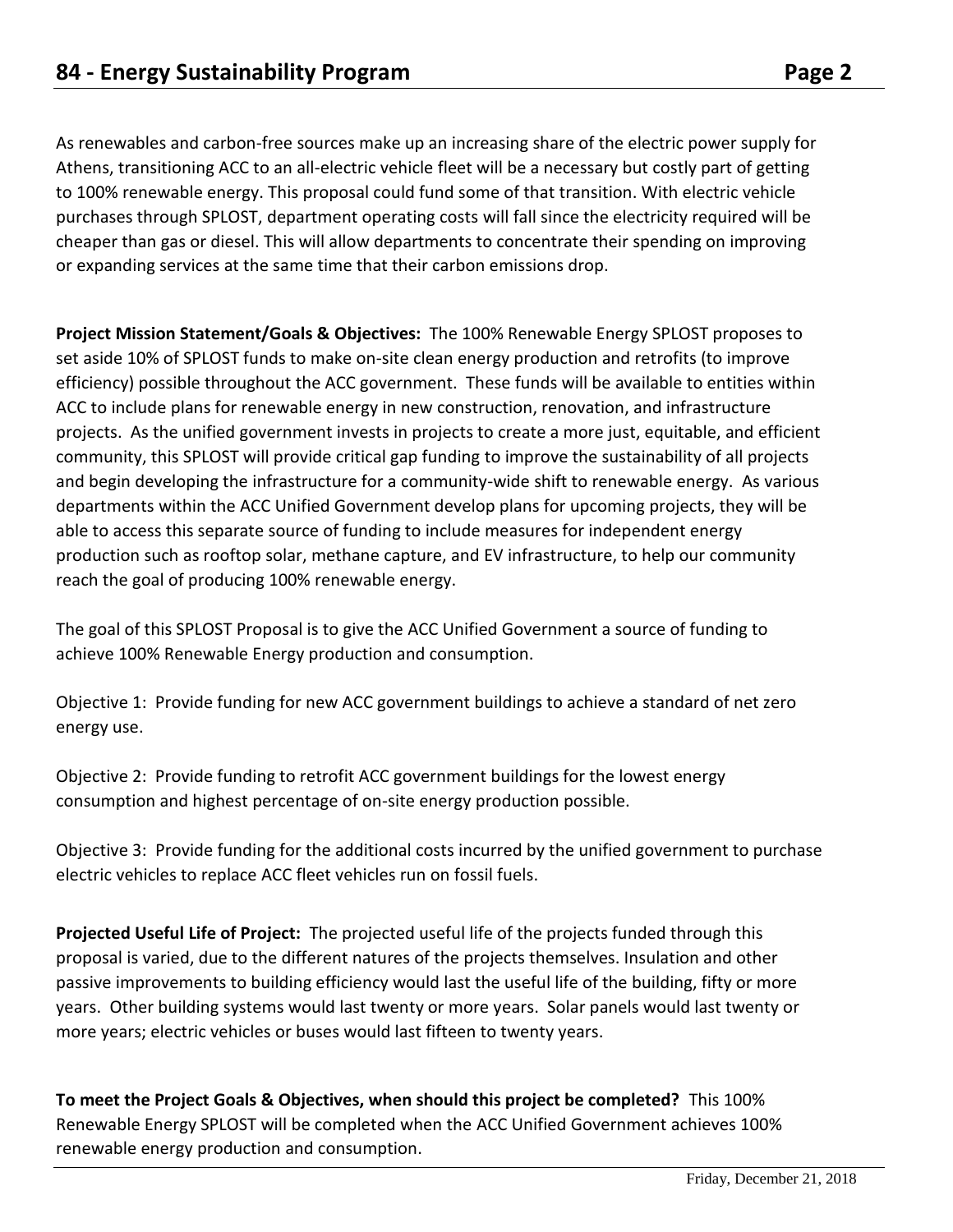**The Leadership in Energy and Environmental Design (LEED) Green Building System compliance:** Even the most energy efficient buildings consume electricity from an energy infrastructure that is detrimental to the environment. LEED certification uses a scoring or points system that encourages and recognizes increasing levels of on-site renewable energy self-supply in order to reduce environmental and economic impacts associated with fossil fuel energy use. By utilizing this renewable energy SPLOST set-aside fund for onsite renewable energy projects, local construction and retrofits will be better able to score LEED points and achieve LEED status. They will also provide valuable local clean energy as opposed to offsetting energy use with renewable energy credits purchased from clean energy generators that are far away from Athens.

**How will this project help meet the Public Safety, Basic Facilities/Infrastructure, and/or Quality of Life needs in Athens-Clarke County?** The 100% Renewable Energy SPLOST will promote both economic and energy resiliency throughout the entire ACC community. By funding onsite energy production for such locations as libraries, public buildings, and transportation we would be hedging against future inevitable increase in energy costs for the community.

The long-term monies saved by continued clean energy production would contribute to increased flexibility in the face of energy outages or shortages caused by storms or extreme weather conditions. Community centers could continue to function normally even during major power outages, allowing for seamless services for the entire community. It would directly benefit populations in the community that may have temporary or permanent housing insecurity by reducing the additional stress of disrupted services or normal work and routine for citizens and county employees. An energy independent transportation system would allow for, among other things, fare-free rides to further support the longevity and health of the public transportation system.

When ACC governance moves public energy use closer to 100% renewable self-supply, it allows our municipality to maintain a stable and controlled growth process making Athens a stronger and more vibrant community.

**How is this Project recommended/included in any approved ACCGOV Land Use Plan, Master Plan, Study, Service Delivery Plan, Envision Athens, etc.?** Not Applicable

# **Triple Bottom Line Impacts**

**Positive Benefits for the Prosperity of Athens-Clarke County:** This project will have the following positive benefits:

(1) Reducing the money spent by the ACC government on energy. This money goes almost exclusively outside ACC, so reducing these costs will result in more money spent locally. Research indicates that a dollar spent in ACC should have a multiplier effect of approximately \$2.50 added to the Clarke County economy.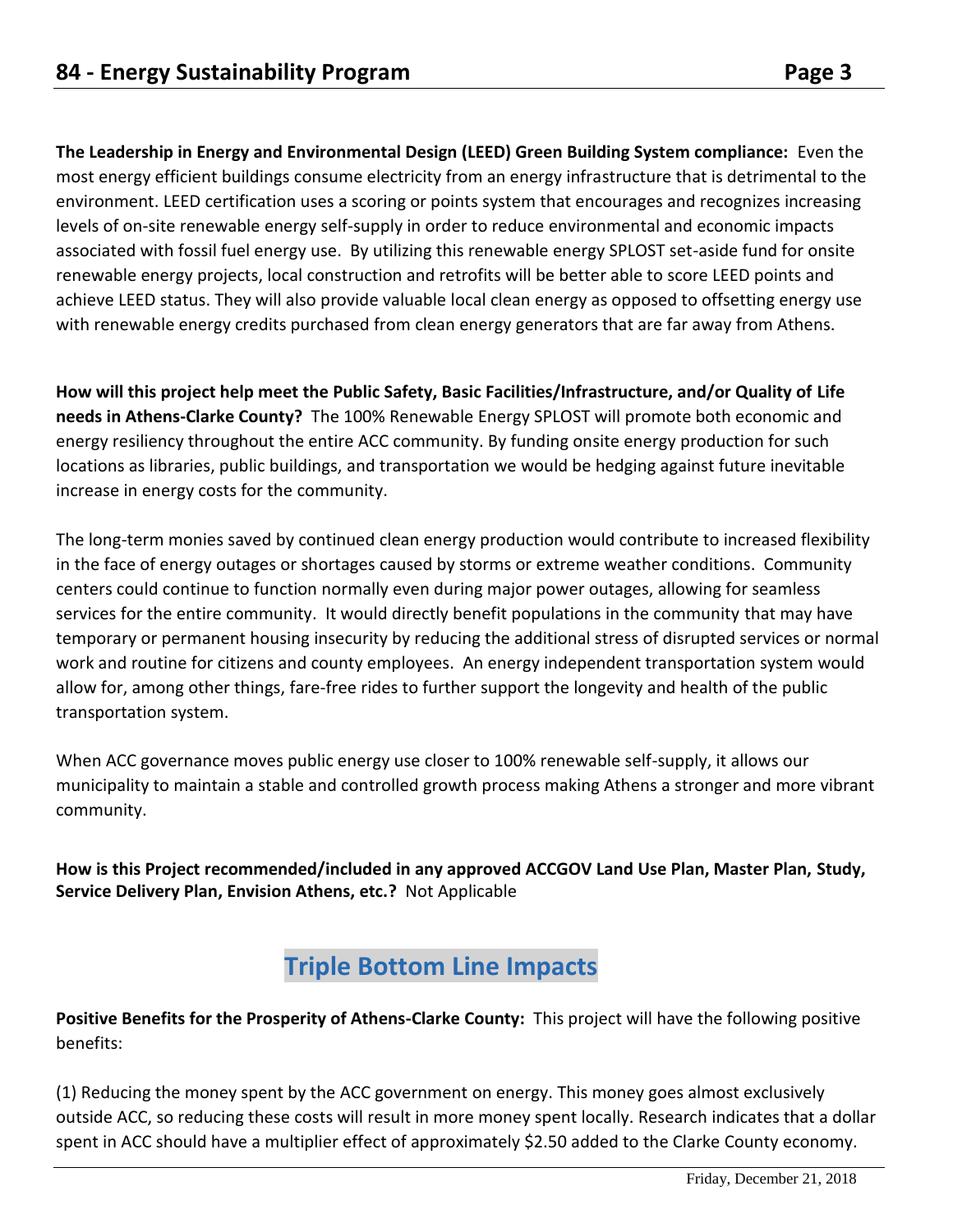(2) Local jobs will be created, including solar power installers and skilled craftspeople on energy efficiency retrofits and zero-net energy construction. These jobs are expected to have their own multiplier effect, helping to create additional jobs in the county. There are already existing programs in the Athens Technical College curriculum to train workers for these jobs. By evolving a renewable energy economy, we will be able to retain these skilled workers within our community.

(3) If Athens gains a reputation as an environmentally conscious community, we will be able to attract new employers who seek to make socially ethical investments in their new production facilities.

(4) Projects that utilize this funding to decrease fossil-fuel consumption will contribute to improved health outcomes for Athens' residents, thereby reducing the amount of money spent by residents and public services on treating chronic respiratory illnesses, which are exacerbated by air pollution.

**Detrimental Impacts to the Prosperity of Athens-Clarke County:** There are no detrimental impacts to the prosperity of Athens-Clarke County expected from this SPLOST proposal.

**Positive Benefits for our Citizens and Visitors:** This project would have the following positive benefits for citizens and visitors:

(1) Finance and create renewable energy business activity, especially with respect to assessment, installation, distribution & maintenance. This would increase job opportunities for citizens.

(2) Support existing renewable businesses in the area and attract new ones, which would diversify the business base of the county.

(3) Fund energy supply diversification, thereby increasing energy independence and reducing our reliance on imported fuel.

(5) Help improve power supply reliability thereby reducing financial and insurance risks associated with interrupted supply. This is an important consideration in light of increasingly unpredictable and extreme weather events attendant with climate change, which could negatively impact local businesses and result in lost business revenue for the county.

(6) Incentivize local organizations, businesses and communities to invest in local renewable energy businesses and enterprises, thereby stimulating the local economy.

(7) Contribute to a greater sense of civic pride and well-being for citizens, who will gain a sense of agency with the knowledge that our community is working towards meeting climate change challenges.

(8) Establish Athens as a flagship city in the region for renewable energy, thereby adding to its list of attractions for visitors.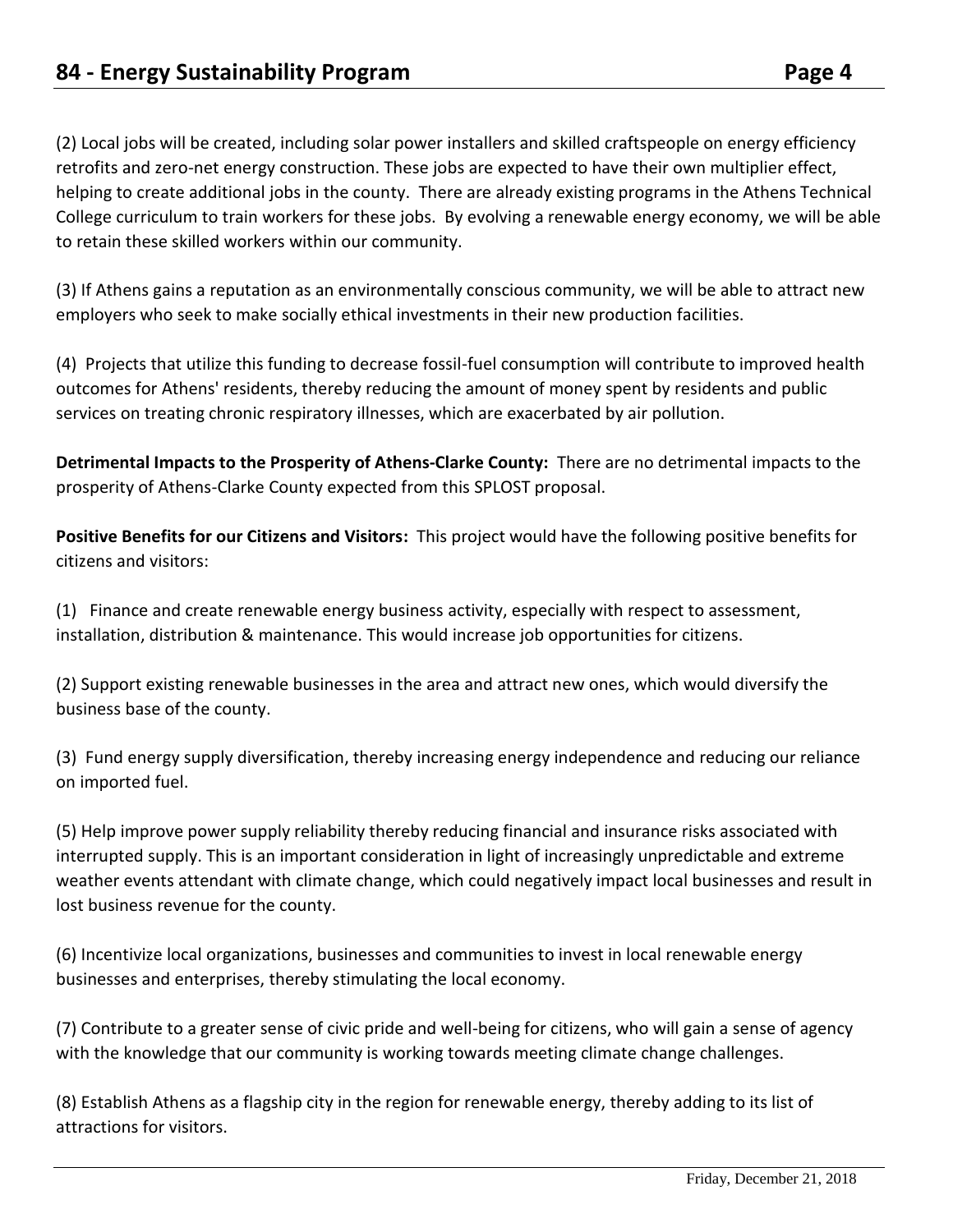(9) Reduce the carbon footprint of both citizens and visitors.

(10) Liberate funds that would be saved by renewable energy production to spend in critical government projects.

These positive impacts will be enhanced if our citizens at every economic level see evidence that the ACC government is looking out for their well-being.

**Detrimental Impacts for our Citizens and Visitors:** No detrimental impacts are expected from this SPLOST proposal.

**Environmental Benefits, including but not limited to Positive impacts on existing Infrastructure/Systems:**  The 100% Renewable Energy SPLOST would benefit Athens-Clarke County in a number of impactful and longlasting ways.

The proposal will enable Athens-Clarke County to meet a global mandate to convert to 100% renewable energy, slashing pollution to safer levels for the environment and for public health.

Additionally, for the three classes of project that this SPLOST would fund, significant and positive environmental impacts are anticipated. Firstly, providing funds to increase the energy efficiency of existing ACC facilities would save the county and residents money. In a separate proposal, the Sustainability Office has a renewable energy program that could save ACC approximately \$365,000 per year in operating costs. By providing completion funding for projects throughout ACC, the 100% Renewable Energy SPLOST could extend comparable economic benefits county-wide. Secondly, this SPLOST would provide additional funding to allow new ACC buildings to achieve net zero energy. This sets a standard for energy-efficient government operations that would reduce our dependence on fossil fuels. Finally, this SPLOST could be used to electrify the ACC vehicle fleet, which would significantly contribute to the reduction of local air pollution and greenhouse gas generation, thereby making the county a healthier place to live. Additionally, electrifying the fleet would reduce the operating costs of all departments that purchase fuel for vehicles.

This proposal will reduce the county's dependence on nuclear energy. Since nuclear waste can never be fully remediated, moving away from nuclear energy over time must be included in the long-term vision of a safer, cleaner and non-toxic environment.

The foresight and timely action of transitioning to 100% renewable energy will help mitigate current and future environmental impacts that occur due to our dependence of fossil fuels, instead, generating a positive environmental future. The preservation of an unpolluted and fecund natural environment is our moral obligation and a birthright for future generations.

**Detrimental Impacts for the Environment, including but not limited to Negative impacts on existing Infrastructure/Systems:** No detrimental impacts are anticipated from the 100% Renewable Energy SPLOST proposal, because it creates a framework for the entire community to expand population and economic growth without contributing to environmental degradation due to climate change. However, there are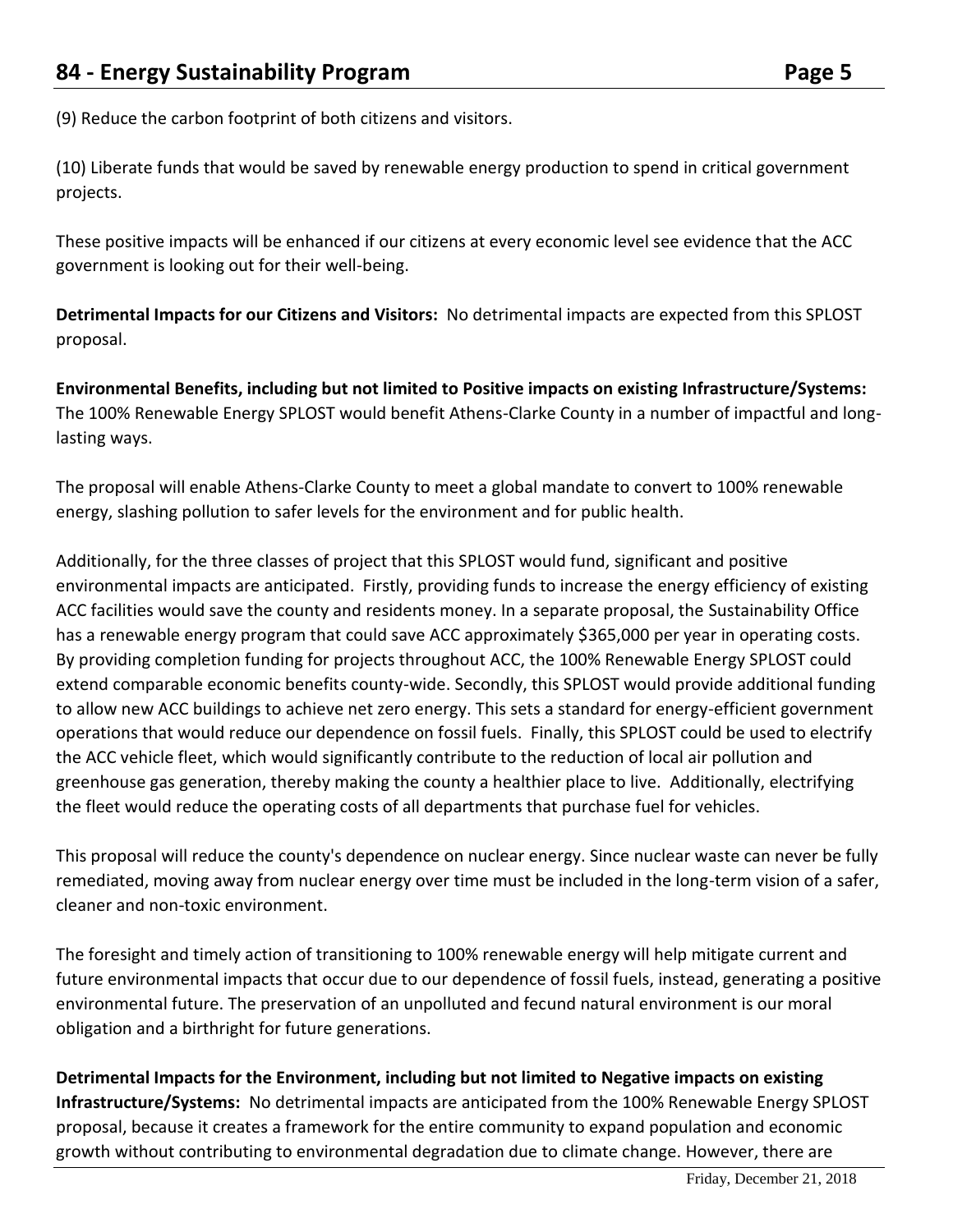significant detrimental impacts associated with continuing our reliance on fossil fuels.

Grave hidden costs are associated with fossil fuel dependence that go far beyond market prices and are a threat to the health and preservation of life in all communities globally, including ours. In the absence of leadership on this issue at the state and federal level, it is incumbent upon municipalities and local governments to take timely action. This SPLOST proposal provides an opportunity to do just that.

**Positive/Negative Impacts on ACCGOV Departments, Agencies, or other Organizations, if not covered in one of the above questions:** This project will simplify the budgeting process of ACC government departments, by providing additional funding to allow them to upgrade purchases and construction processes to the highest and most sustainable option. Additionally, it will save departments money, allowing them to have increased flexibility with their budgets, expand and enhance their services, and provide a better quality of life for the residents of Athens.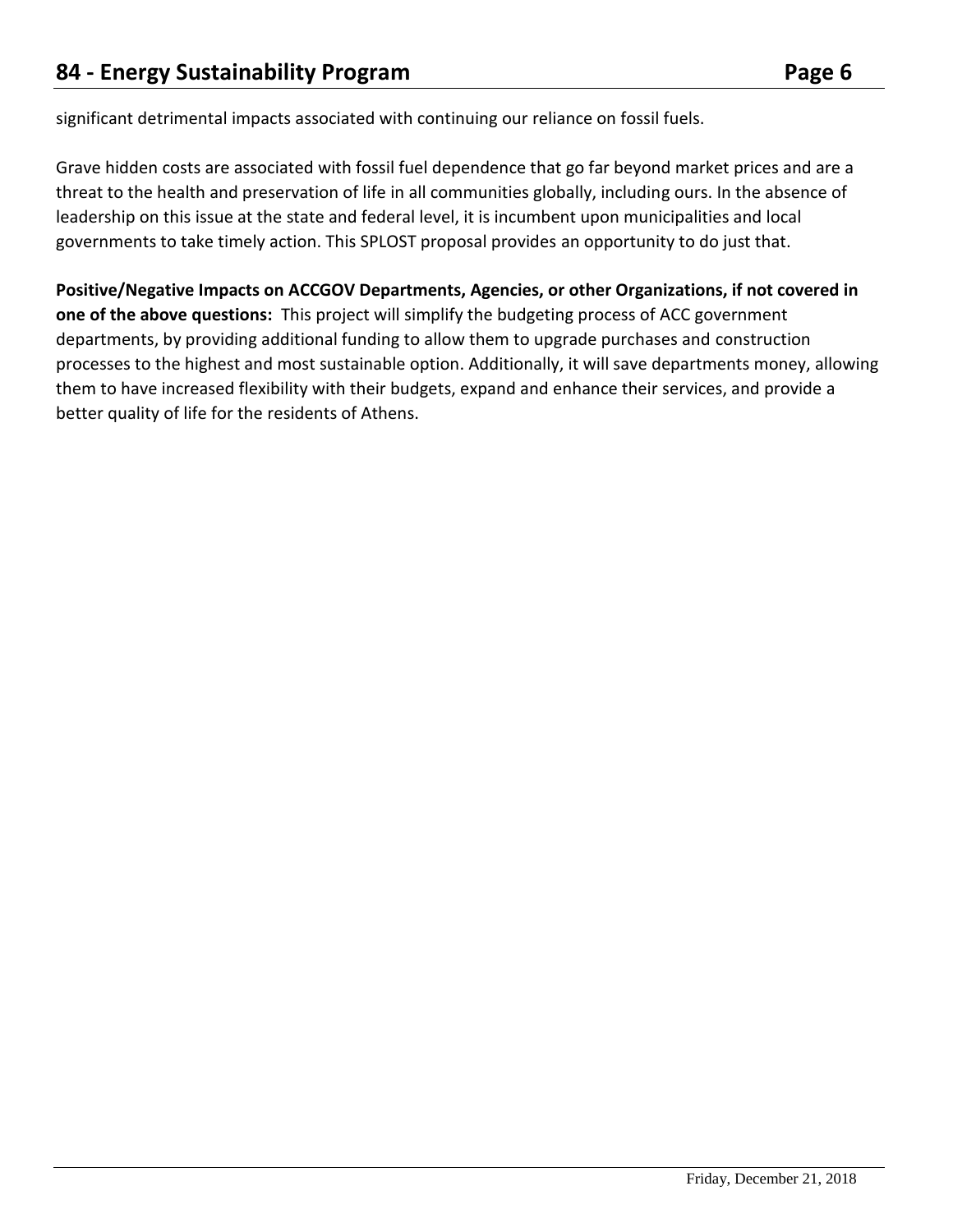## **Detailed project capital budget costs (to be funded from SPLOST 2020 only):**

| <b>Project Costs (round to thousand)</b>                                                                                                                                                        |    | <b>Amount</b> |
|-------------------------------------------------------------------------------------------------------------------------------------------------------------------------------------------------|----|---------------|
| Land Acquisition / ROW / Easement:<br>1.                                                                                                                                                        | \$ |               |
| 2.<br>Design Fees: (Min.12% of New Const.; 14% of reno,; 16% for LEED proj.)                                                                                                                    | \$ | 500,000       |
| 3.<br>Miscellaneous Fees: (Min.<br>Minimum of 3% of Construction Costs - used for permitting, etc. Utilize<br>minimum of 10% if land acquisition if necessary.                                  | \$ | 150,000       |
| Fixtures, Furniture, and Equipment (for a facility):<br>4.<br>A detailed estimate is preferred - but dependent upon the specific project, utilize<br>at a minimum \$15 to \$20 per square foot. | \$ |               |
| 5.<br>Construction:                                                                                                                                                                             | \$ | 10,000,000    |
| Construction Contingency: (10% of the Construction line item)<br>6.                                                                                                                             | \$ | 1,000,000     |
| Acquisition of Capital Equipment:<br>7.                                                                                                                                                         | \$ | 3,700,000     |
| Testing:<br>8.                                                                                                                                                                                  | \$ | 100,000       |
| Project Management: (4% of the total budget line items above)<br>9.                                                                                                                             | \$ | 618,000       |
| 10. Project Contingency: (10% of the total budget line items above)                                                                                                                             | \$ | 1,607,000     |
| 11. Public Art: Calculated at 1% of the Construction line item.                                                                                                                                 | \$ | 11,000        |
| 12. Other 1:                                                                                                                                                                                    | \$ |               |
| 13. Other 2:                                                                                                                                                                                    | \$ |               |
| <b>Project Subtotal:</b>                                                                                                                                                                        |    | 17,775,000    |
| 14. Program Management (3% of Project Subtotal):                                                                                                                                                | \$ | 534,000       |
| <b>SPLOST 2020 Project Total:</b>                                                                                                                                                               |    | 18,309,000    |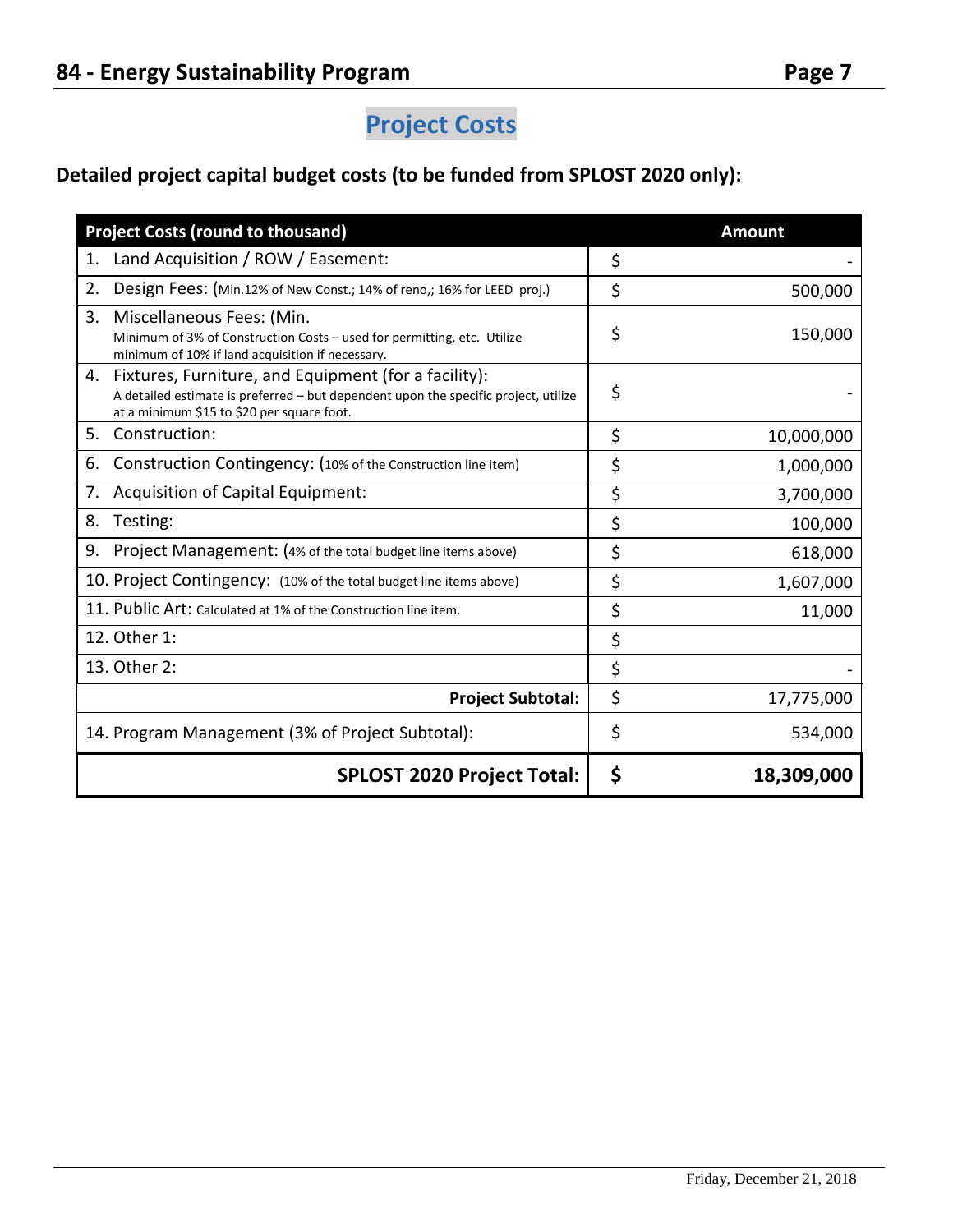# **Operating Cost**

#### **Total Annual Net Operating Costs when Project is complete:**

*Only identify additional or net operating costs to be paid by ACCGOV. Identify the additional or net costs needed above ACCGOV's current operating budget to operate the requested project and any additional project related revenues that would be generated. Provide budget costs for each identified category below.* 

| <b>Operating Costs (round to thousand)</b>   | <b>Estimated Impact for Annual</b><br><b>Operating Expenditures</b> |
|----------------------------------------------|---------------------------------------------------------------------|
| <b>TOTAL PROJECTED REVENUES FROM PROJECT</b> |                                                                     |
|                                              |                                                                     |
| <b>PROJECTED EXPENDITURES</b>                |                                                                     |
| 1. Personnel Costs: from Appendix A          |                                                                     |
| 2. Annual Utilities:                         |                                                                     |
| Gas:<br>$\bullet$                            |                                                                     |
| Electrical:<br>$\bullet$                     | (1,300,000)                                                         |
| Water:<br>$\bullet$                          |                                                                     |
| Sewer:<br>$\bullet$                          |                                                                     |
| Phone:<br>$\bullet$                          |                                                                     |
| Solid Waste Collection:                      |                                                                     |
| Other:<br>$\bullet$                          |                                                                     |
| 3. Operating Supplies:                       |                                                                     |
| 4. Equipment Maintenance:                    |                                                                     |
| 5. Facility Maintenance:                     |                                                                     |
| 6. Fuel:                                     |                                                                     |
| 7. Other:                                    |                                                                     |
| 8. Other:                                    |                                                                     |
| 9. Other:                                    |                                                                     |
| <b>TOTAL EXPENDITURES</b>                    | (1,300,000)                                                         |
| <b>NET OPERATING COSTS OF PROJECT:</b>       | (1,300,000)<br>\$                                                   |

# **Project Financing**

**Is the proposed Project to receive funding from source(s) other than SPLOST 2020?** No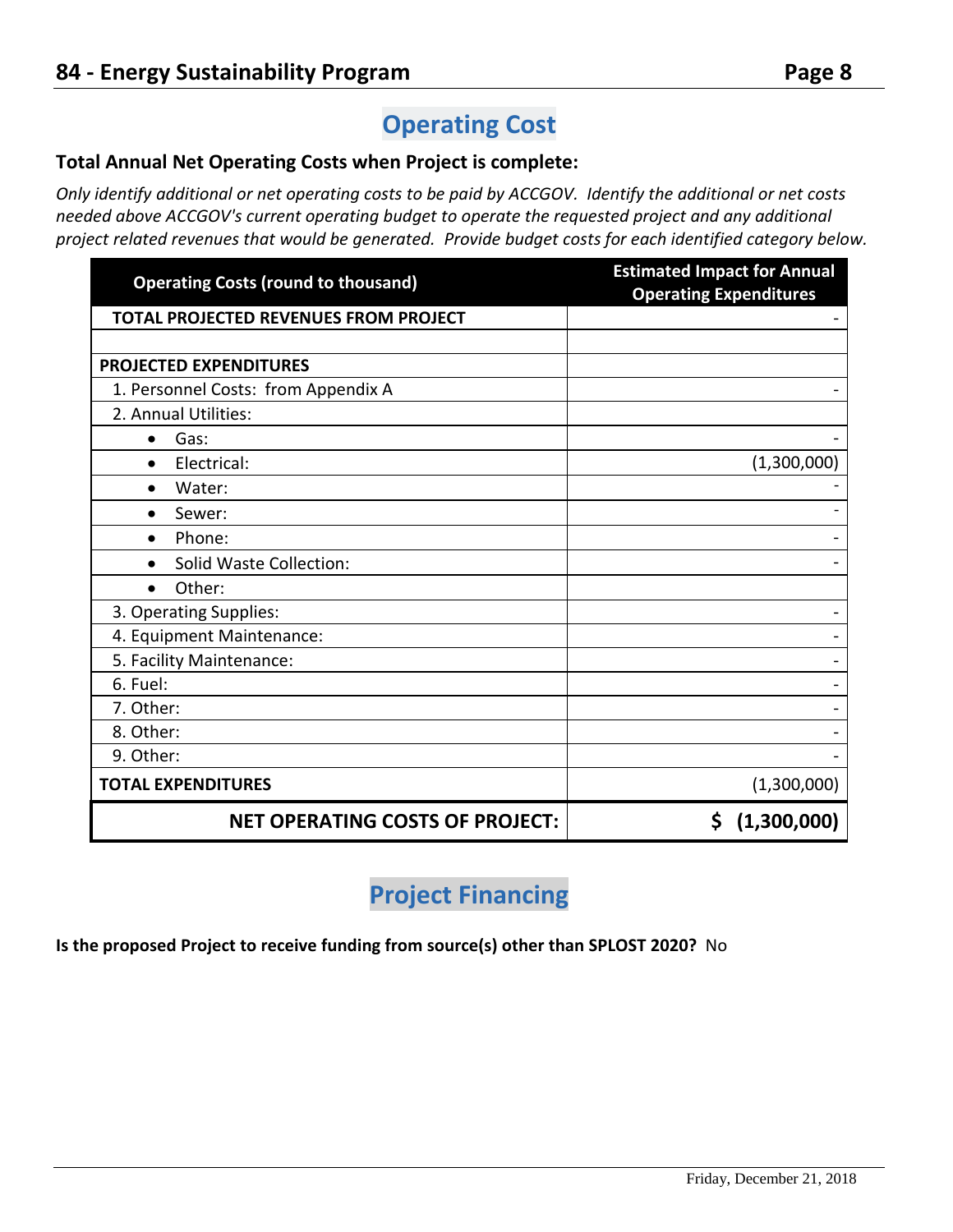#### **100% Renewable Energy SPLOST Budgetary Impacts:**

The budgetary impacts of the 100% Renewable Energy SPLOST would come as avoided operational cost from reduced expenditures on energy and fuel. The savings expected would depend on the specifics of the projects funded, but rates of return between 5% and 15% should be achievable. This would mean a savings to Athens-Clarke County of \$1,000,000 per year if the full \$17,000,000 is approved and utilized.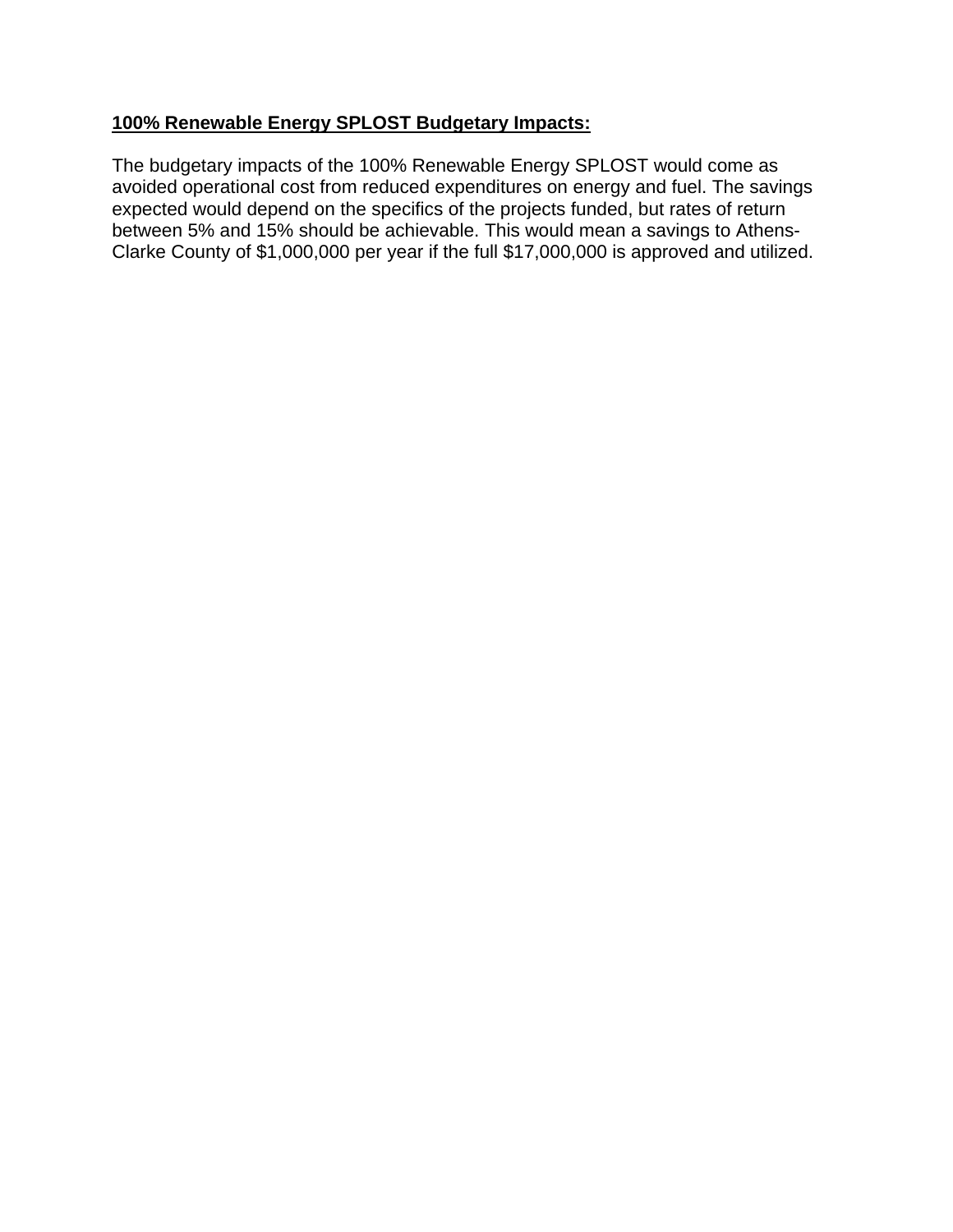### **100% Renewable Energy SPLOST**

The following is a more detailed explanation of the environmental benefits of providing a pathway to increase renewable energy production in Athens-Clarke County, and decreasing our reliance on other forms of energy.

This SPLOST project would benefit Athens-Clarke County in a number of impactful and long-lasting ways:

*1. Enable Athens-Clarke County meet a global mandate to convert to 100% renewable energy, slashing its pollution levels to safer levels for the environment and for public health*

The true costs of fossil fuel dependence go far beyond market prices and are a threat to the health and preservation of life in all communities globally, including ours. Grave hidden costs are included in the following:

(i) extraction processes that generate air and water pollution that harm local communities, contribute to land degradation and accelerate ecosystem disruption; to possible accidents and spills during transportation;

(ii) fuel combustion that emits global warming gases such as carbon dioxide, carbon monoxide, nitrogen oxides and sulfur dioxide, which increase the formation of acid rain that is harmful to aquatic environments (including creeks, rivers and lakes) and catalyzes the leaching of aluminium from soil clay particles which then flow into lakes and streams; and contributes to air pollution that advance chronic respiratory illnesses such as asthma; cancer, and certain neurological disorders;

(iii) hazardous wasteproduction that is detrimental to the environment and to public health. These include offshore oil spillages and other industrial biohazards that lead to the death of coastal and river wildlife.

2. *Reduce pressure to expand coal mining activities in the Appalachian mountians, thereby helping preserve local topological structures and their dependent ecosystems; while reducing population exposure to hazardous wastes & topological degradation*

A move away from fossil fuel dependence would reduce the pressure to expand the coal mining industry in the Applachian Mountains, as more than 500 mountaintop removal sites for surface mining currently exist throughout the Appalachian region, detrimentally impacting nearly 1.4 million acres of land. For example, surface mining displaces excess rock and soil, which are then typically dumped into adjacent valleys and streams, altering their ecosystems and diverting the natural flow of streams. This leads to long-term environmental degradation as coal sites can pollute local drinking water sources with toxic chemicals like arsenic, hydrogen sulfide, iron, manganese, lead and selenium. Coal removal sites are also left with poor soil that typically